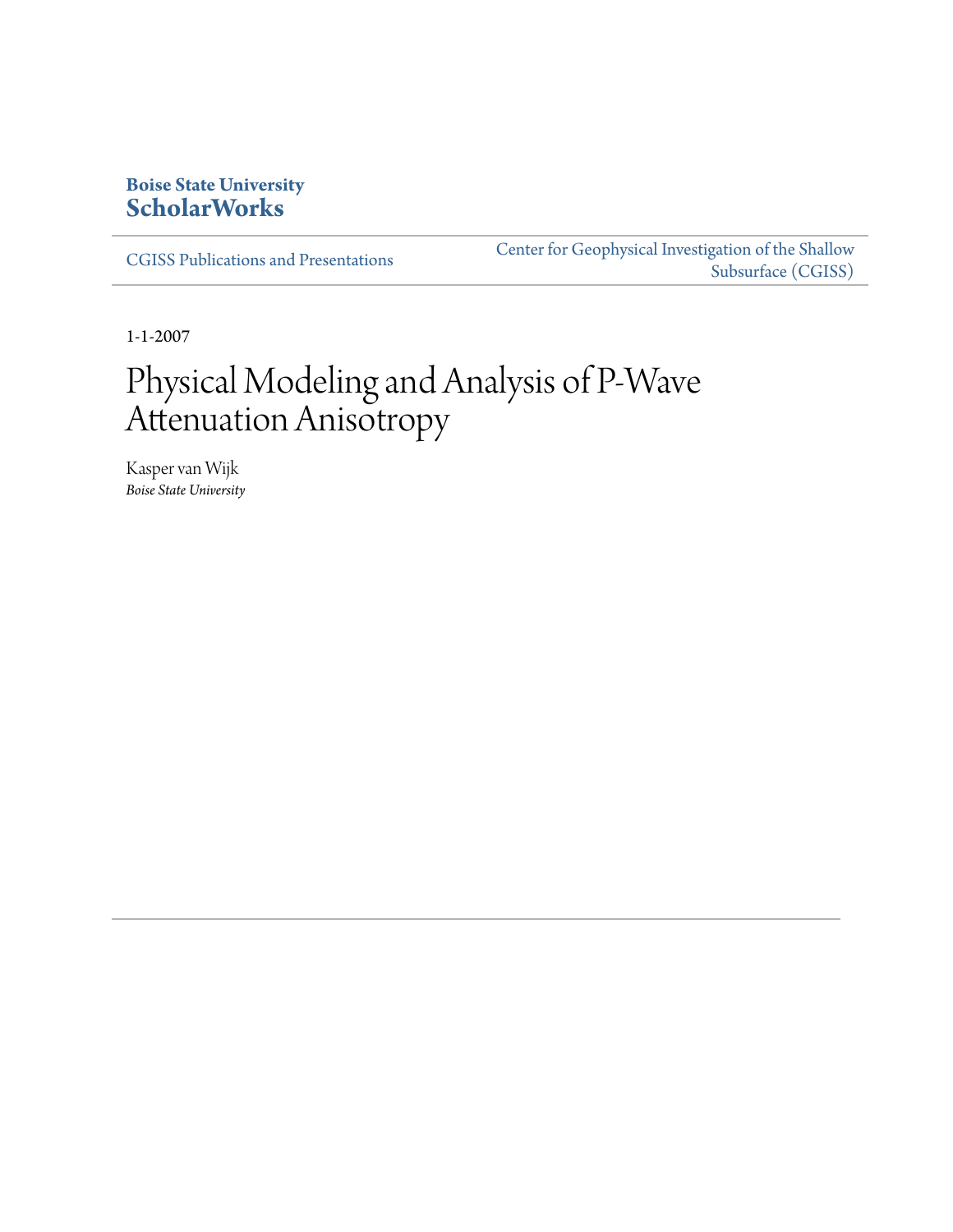### **Physical modeling and analysis of P-wave attenuation anisotropy in transversely isotropic media**

Yaping Zhu<sup>1</sup>, Ilya Tsvankin<sup>2</sup>, Pawan Dewangan<sup>3</sup>, and Kasper van Wijk<sup>4</sup>

#### **ABSTRACT**

Anisotropic attenuation can provide sensitive attributes for fracture detection and lithology discrimination. This paper analyzes measurements of the P-wave attenuation coefficient in a transversely isotropic sample made of phenolic material. Using the spectral-ratio method, we estimate the group (effective) attenuation coefficient of P-waves transmitted through the sample for a wide range of propagation angles (from  $0^{\circ}$  to  $90^{\circ}$ ) with the symmetry axis. Correction for the difference between the group and phase angles and for the angular velocity variation help us to obtain the normalized phase attenuation coefficient  $A$  governed by the Thomsenstyle attenuation-anisotropy parameters  $\epsilon_{\varrho}$  and  $\delta_{\varrho}$ . Whereas the symmetry axis of the angle-dependent coefficient  $A$  practically coincides with that of the velocity function, the magnitude of the attenuation anisotropy far exceeds that of the velocity anisotropy. The quality factor *Q* increases more than tenfold from the symmetry axis (slow direction) to the isotropy plane (fast direction). Inversion of the coefficient  $A$  using the Christoffel equation yields large negative values of the parameters  $\epsilon_Q$  and  $\delta_Q$ . The robustness of our results critically depends on several factors, such as the availability of an accurate anisotropic velocity model and adequacy of the homogeneous concept of wave propagation, as well as the choice of the frequency band. The methodology discussed here can be extended to field measurements of anisotropic attenuation needed for AVO (amplitude-variation-with-offset) analysis, amplitude-preserving migration, and seismic fracture detection.

#### **INTRODUCTION**

Most existing publications on seismic anisotropy are devoted to the influence of angular velocity variation in purely elastic media on the traveltimes and amplitudes of seismic waves. It is likely; however, that anisotropic formations are also characterized by directionally dependent attenuation related to the internal structure of the rock matrix or the presence of aligned fractures or pores (e.g., Mavko and Nur, 1979; MacBeth, 1999; Pointer et al., 2000; Maultzsch et al., 2003).

Various issues related to the analytic treatment of attenuation in anisotropic media were addressed by Borcherdt and Wennerberg (1985), Krebes and Le (1994), Carcione (2001), Červený and Pšenčík (2005), and others. For example, the quality factor *Q*, widely used as a measure of attenuation in isotropic media (e.g., Johnston and Toksöz, 1981), can be replaced by a matrix that describes anisotropic attenuation. Each element  $Q_{ij}$  of the quality-factor matrix is defined as the ratio of the real and imaginary parts of the corresponding stiffness coefficient (Carcione, 2001). To facilitate the characterization of anisotropic attenuation, Zhu and Tsvankin (2004, 2006) introduced Thomsen-style attenuation parameters  $\epsilon_{\varrho}$ ,  $\delta_{\varrho}$ , and  $\gamma_{\varrho}$  derived from the **Q**-matrix for transversely isotropic (TI) media and used the new notation to obtain simple approximations for the angledependent attenuation coefficients.

Although experimental measurements of attenuation, both in the field and on rock samples, are relatively rare, they indicate that the magnitude of attenuation anisotropy often exceeds that of velocity anisotropy (e.g., Tao and King, 1990; Arts and Rasolofosaon, 1992; Prasad and Nur, 2003). For example, according to the measurements of Hosten et al. (1987) for an orthorhombic sample made of composite material, the quality factor for P-waves changes from  $Q \approx 6$  in the vertical direction to  $Q \approx 35$  in the horizontal direction. Hosten et al. (1987) also show that the symmetry of the attenuation coefficient closely follows that of the velocity function.

Manuscript received by the Editor December 14, 2005; revised manuscript received June 25, 2006; published online November 15, 2006.

<sup>1</sup> Formerly Colorado School of Mines, Center for Wave Phenomena, Department of Geophysics; presently Exxon Mobil Upstream Research Company, P. O.

Box 2189, Houston, Texas 77252. E-mail: yaping.zhu@exxonmobil.com.<br>2 Colorado School of Mines, Center for Wave Phenomena, Department of Geophysics, 1500 Illinois Street, Golden, Colorado 80401. E-mail: ilya@mines.edu.<br>3 Eo <sup>3</sup>Formerly Colorado School of Mines, Center for Wave Phenomena, Department of Geophysics; presently Geological Oceanography Division, National Institute of Oceanography, Dona Paula, Goa-403004, India. E-mail: pdewangan@darya.nio.org. <sup>4</sup>

Formerly Colorado School of Mines, Physical Acoustics Laboratory, Department of Geophysics, 1500 Illinois Street, Golden, Colorado 80401; presently Boise State University, Department of Geosciences, 1910 University Drive, Boise, Idaho 83725. E-mail: kasper@dix.mines.edu. © 2007 Society of Exploration Geophysicists.All rights reserved.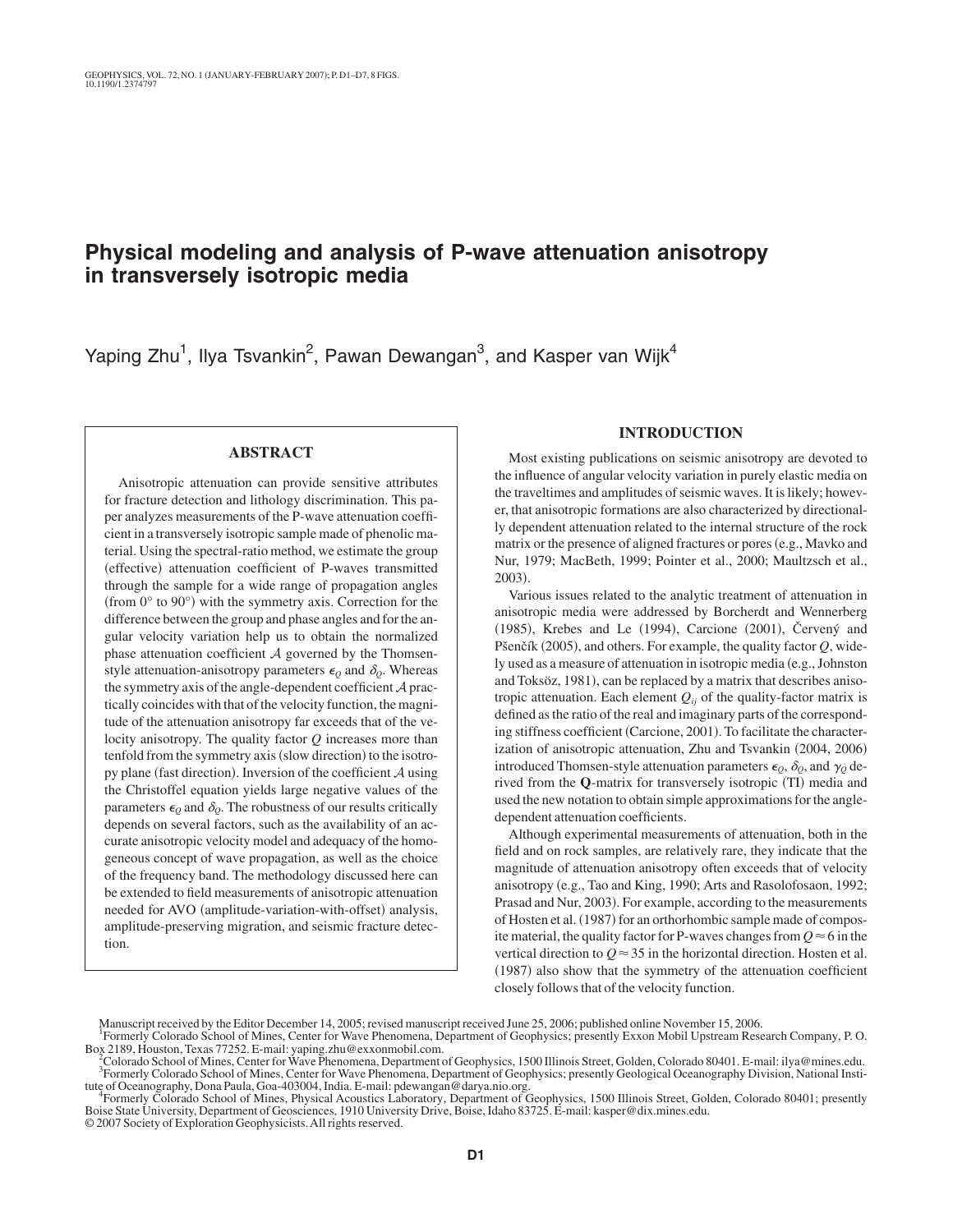#### **D2 Zhu et al.**

Here, we extend the spectral-ratio method to anisotropic media and apply it to P-wave transmission data acquired in a symmetry plane of a phenolic sample. Fitting the theoretical normalized attenuation coefficient  $A$  to the measurements for a wide range of propagation angles yields estimates of the attenuation-anisotropy parameters  $\epsilon_Q$  and  $\delta_Q$ . Although the experiment was performed for a synthetic material, the results are indicative of the high potential of attenuation-anisotropy analysis for field seismic data.

#### **THEORETICAL BACKGROUND**

#### **P-wave attenuation in TI media**

Propagation of plane P- and SV-waves in TI media with TI attenuation is described by the Christoffel equation (e.g., Carcione, 2001):

$$
(\tilde{c}_{11}\tilde{k}_1^2 + \tilde{c}_{55}\tilde{k}_3^2 - \rho\omega^2)(\tilde{c}_{55}\tilde{k}_1^2 + \tilde{c}_{33}\tilde{k}_3^2 - \rho\omega^2) - [(\tilde{c}_{13} + \tilde{c}_{55})\tilde{k}_1\tilde{k}_3]^2 = 0,
$$
 (1)

where  $\rho$  is the density,  $\omega$  is the angular frequency,  $\tilde{c}_{ij} = c_{ij} + i c_{ij}^l$  are the complex stiffness coefficients (the symbol " $\sim$ " above a letter denotes a complex variable), and  $\tilde{\mathbf{k}} = \mathbf{k} - i\mathbf{k}$ <sup>*i*</sup> is the complex wave vector. Generally, the vectors **k** and  $\mathbf{k}^{I}$  (the imaginary part  $\mathbf{k}^{I}$  is sometimes called the attenuation vector) have different orientations, which means that phase (slowness) direction does not coincide with the direction of maximum attenuation. In that case, wave propagation is often called inhomogeneous, and the angle between **k** and **k***<sup>I</sup>* is called the inhomogeneity angle. Whereas the inhomogeneity angle represents a free parameter in plane-wave propagation, it is usually small for wavefields excited by point sources in weakly attenuative, weakly anisotropic media (for more details, see Zhu and Tsvankin, 2006). Hereafter, we assume that wave propagation is homogeneous and  $\tilde{\mathbf{k}} = \mathbf{n}(k - ik^l)$ , where **n** is the unit slowness vector.

As discussed in Carcione (2001) and Zhu and Tsvankin (2006), the Christoffel equation 1 yields the (real-valued) phase velocity  $v = \omega/k$  and the normalized attenuation coefficient  $A = k^l/k$ . The coefficient A, which determines the rate of amplitude decay per wavelength, is expressed through the quality-factor matrix  $(Q_{ij})$  $\equiv c_{ij}/c_{ij}^I$ ) and the real parts  $c_{ij}$  of the stiffnesses  $\tilde{c}_{ij}$ . Even for the relatively simple medium in which both  $c_{ij}$  and  $c_{ij}^I$  have TI (hexagonal) symmetry, the exact attenuation coefficients of P- and SV-waves have a rather complicated form.

To facilitate analytic description of TI attenuation, Zhu and Tsvankin (2004, 2006) suggested a notation based on the same principle as the commonly used Thomsen (1986) parameters for velocity anisotropy. For P- and SV-waves, the set of Thomsen-style attenuation-anisotropy parameters includes  $A_{p0}$ ,  $A_{s0}$ ,  $\epsilon_Q$ , and  $\delta_Q$  (see Appendix A). The parameters  $\mathcal{A}_{P0}$  and  $\mathcal{A}_{S0}$  are the P- and S-wave attenuation coefficients (respectively) in the symmetry direction, while  $\epsilon_Q$  and  $\delta_Q$  control the angle variation of the attenuation coefficients between the symmetry axis and the isotropy plane. In the limit of small attenuation and weak anisotropy (for both velocity and attenuation), the P-wave attenuation coefficient can be significantly simplified by linearizing the solution of the Christoffel equation 1 in the anisotropy parameters (Zhu and Tsvankin, 2006):

$$
\mathcal{A} = \mathcal{A}_{P0} (1 + \delta_Q \sin^2 \theta \cos^2 \theta + \epsilon_Q \sin^4 \theta), \qquad (2)
$$

where  $\theta$  is the phase angle with the symmetry axis.

Equation 2 has exactly the same form as Thomsen's (1986) weakanisotropy approximation for the P-wave phase velocity. The pa-

rameter  $\delta_{\mathcal{Q}}$  is responsible for the attenuation coefficient in near-vertical directions, while  $\epsilon_Q$  controls A near the horizontal plane. The definition of the parameter  $\delta_{\mathcal{Q}}$ ; however, is more complicated than that of Thomsen's parameter  $\delta$  and reflects the coupling between the anisotropy of attenuation and velocity. If both  $\epsilon_{Q}$  and  $\delta_{Q}$  go to zero, the approximate coefficient  $A$  becomes isotropic (i.e., independent of angle). Note that the exact attenuation coefficient  $A$  is somewhat dependent on the velocity parameters  $\epsilon$  and  $\delta$  in addition to  $\epsilon_Q$  and  $\delta_Q$ (Zhu and Tsvankin, 2006).

#### **Spectral-ratio method for anisotropic attenuation**

The spectral-ratio method is often used to estimate the attenuation coefficient in both physical modeling and field surveys. For laboratory experiments, application of this method typically involves amplitude measurements made under identical conditions for the sample of interest and for a purely elastic (nonattenuative) reference sample.

The frequency-domain displacement of the direct wave recorded for the reference nonattenuative homogeneous sample [the super $script(0)$ ] can be written as

$$
U^{(0)}(\omega) = S(\omega) G^{(0)}(\mathbf{x}^{(0)}) e^{i\omega(t - |\mathbf{x}^{(0)}| / V_G^{(0)})}, \tag{3}
$$

where **x** is the vector connecting the source and receiver,  $V_G$  is the group (ray) velocity in the direction **x**,  $S(\omega)$  is the spectrum of the source pulse, and the factor  $G(\mathbf{x})$  incorporates the radiation pattern of the source and the geometrical spreading along the raypath. Similarly, the frequency-domain displacement for the attenuative sample [the superscript  $(1)$ ] has the form

$$
U^{(1)}(\omega) = S(\omega) G^{(1)}(\mathbf{x}^{(1)}) e^{-k_G^l |\mathbf{x}^{(1)}|} e^{i\omega(t - |\mathbf{x}^{(1)}| / V_G^{(1)})}; \qquad (4)
$$

 $k_G^I$  is the amplitude decay factor (attenuation coefficient) in the group (ray) direction.

The logarithm of the amplitude ratio can be found from equations 3 and 4 as

$$
\ln \left| \frac{U^{(1)}}{U^{(0)}} \right| = \ln \left( \frac{G^{(1)}}{G^{(0)}} \right) - k_G^I |\mathbf{x}^{(1)}|.
$$
 (5)

The frequency dependence of the term  $G^{(1)}/G^{(0)}$  is usually considered to be negligible in the frequency band of interest. Then the slope of  $\ln |U^{(1)}/U^{(0)}|$  expressed as a function of the frequency  $\omega$  yields the local value of the inverse *Q*-factor in the source-receiver direction. If this slope changes with  $\omega$ , then the assumption of frequency-independent *Q* is not valid.

In isotropic media with isotropic (angle-invariant) attenuation, the group attenuation coefficient  $k_G$  measured along the raypath coincides with the phase (plane-wave) attenuation coefficient  $k<sup>I</sup>$ . For anisotropic media with anisotropic attenuation; however, these two coefficients generally differ. If wave propagation is homogeneous (i.e., the inhomogeneity angle is negligible), the group and phase attenuation coefficients are related by the equation  $k_G^I = k^I \cos \hat{\psi}$ , where  $\hat{\psi}$  is the angle between the group- and phase-velocity vectors (Zhu and Tsvankin, 2004).

Then the normalized phase attenuation coefficient introduced above is given by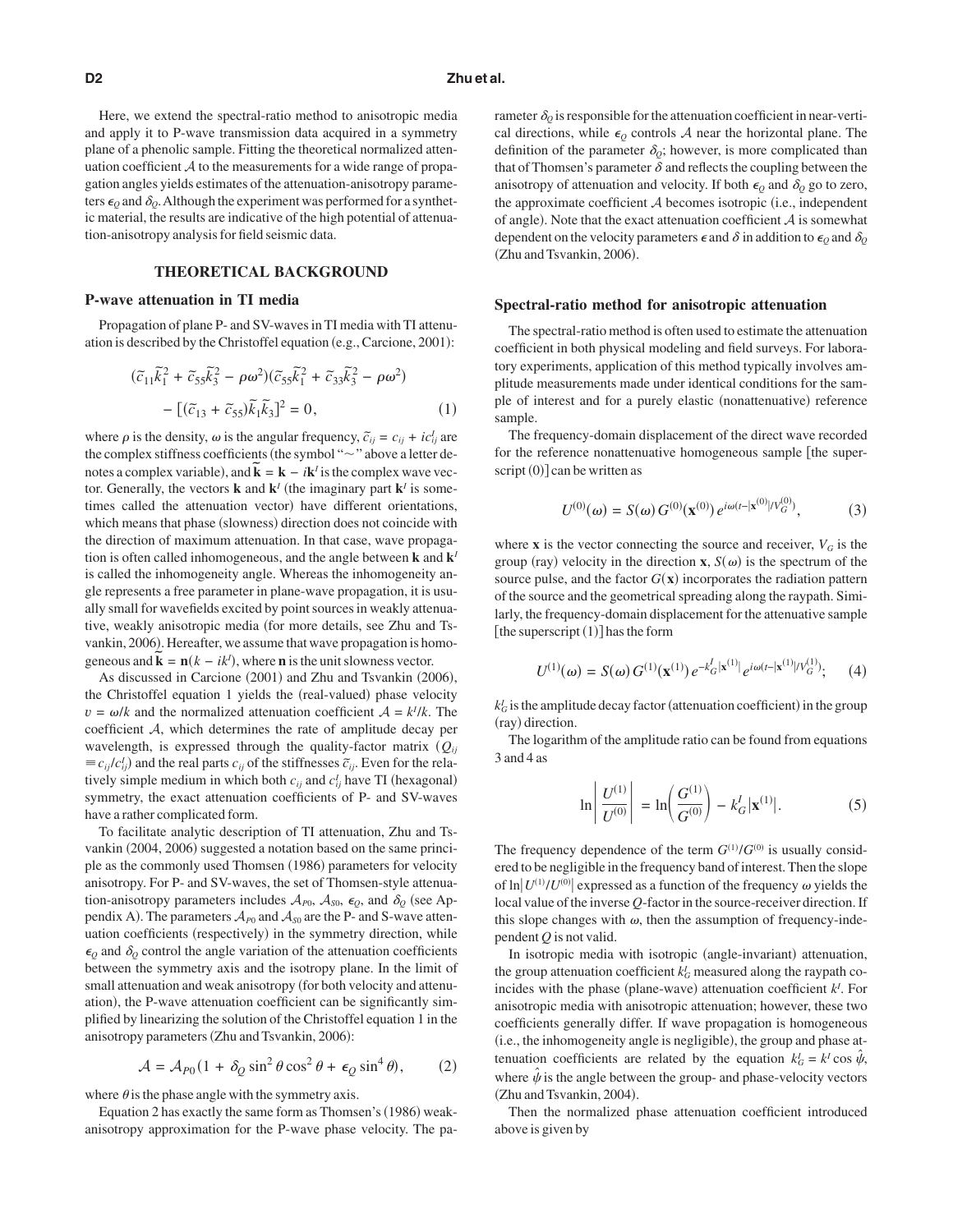$$
\mathcal{A} = \frac{k^l}{k} = \frac{k^l}{\omega} V = \frac{k_G^l}{\omega} \frac{V}{\cos \hat{\psi}},\tag{6}
$$

where *V* is the phase velocity that corresponds to the source-receiver (group) direction (i.e., *V* is the velocity of the plane wave tangential to the wavefront at the receiver location). Therefore, the coefficient A can be found as the measured slope of the group attenuation coefficient  $k_G^I(\omega)$  scaled by the ratio *V*/cos  $\hat{\psi}$ .

Here, we employ the following procedure of inverting P-wave attenuation measurements for the attenuation-anisotropy parameters. First, the slope of the logarithmic spectral ratio in equation 5 expressed as a function of  $\omega$  is used to estimate  $k_G^I/\omega$ . Second, using the velocity parameters of the sample (assumed to be known), we compute the phase velocity *V* and angle  $\hat{\psi}$  and substitute them into equation 6 to find the coefficient  $A$ . Third, the measurements of  $A$  for a wide range of phase angles are inverted for the attenuation-anisotropy parameters  $\epsilon_Q$  and  $\delta_Q$ . Approximate values of  $\epsilon_Q$  and  $\delta_Q$  can be found in a straightforward way from the linearized equation 2. More accurate results; however, are obtained by nonlinear inversion based on the exact Christoffel equation 1.

Because of the dependence of the exact coefficient  $A$  on the velocity parameters (Zhu and Tsvankin, 2006) and the contribution of the velocity anisotropy to equation 6, estimation of  $\epsilon_{\varrho}$  and  $\delta_{\varrho}$  requires knowledge of the anisotropic velocity field. Since the influence of attenuation on velocity typically is a second-order factor, anisotropic velocity analysis can be performed prior to attenuation measurements. In the inversion below we use the results of Dewangan (2004) and Dewangan et al. (2006), who estimated the velocityanisotropy parameters of our sample by inverting reflection traveltimes of PP- and PS-waves.

#### **EXPERIMENTAL SETUP AND DATA PROCESSING**

Our goals were to measure the directional dependence of the P-wave attenuation coefficient in a composite sample and invert these measurements for the attenuation-anisotropy parameters  $\epsilon_0$ and  $\delta_{\varrho}$ . We used XX-paper-based phenolic material composed of thin layers of paper bonded with phenolic resin. This fine layering produces an effective anisotropic medium on the scale of the predominant wavelength. The sample was prepared by Dewangan (2004; Figure 1), who pasted phenolic blocks together at an angle, which resulted in a transversely isotropic model with the symmetry axis tilted from the vertical by 70° (TTI medium). Laser-Doppler measurements of the vertical component of the wavefield were made by van Wijk in the Physical Acoustic Laboratory at Colorado School of Mines.

Dewangan et al. (2006) show that the TTI model adequately explains the kinematics of multicomponent (P, S, and PS) data in the vertical measurement plane that contains the symmetry axis called the symmetry-axis plane). Although phenolic materials are generally known to be orthorhombic (e.g., Grechka et al., 1999), body-wave velocities and polarizations in the symmetry planes of orthorhombic media can be described by the corresponding TI equations (Tsvankin, 1997, 2005).

The original purpose of acquiring the transmission data used here (Figures 1 and 2a) was to verify the accuracy of the parameter-estimation results obtained by Dewangan et al. (2006). The P-wave source (a flat-faced, cylindrical, piezoelectric-contact transducer) was fixed at the bottom of the model and the wavefield was recorded by a laser vibrometer at an interval of 2 mm. The spread of the receiver locations was wide enough to cover a full range of propagation angles (from  $0^{\circ}$  to  $90^{\circ}$ ) with respect to the (tilted) symmetry axis.

To perform attenuation analysis, we separated the first (direct) arrival by applying a Gaussian window to the raw data. The amplitude spectrum of the windowed first arrival obtained by filtering out the low  $(f \le 5$  kHz) and high  $(f \ge 750$  kHz) frequencies is shown in Figure 2b. An aluminum block with negligibly small attenuation served as the reference model. The reference trace was acquired by a receiver located directly opposite the source (Figure 3).

For each receiver position at the surface of the phenolic sample, we divided the spectrum of the windowed recorded trace by that of the reference trace to compute the spectral ratio (equation 5). Records with a low signal-to-noise ratio were excluded from the analysis. Note that Figures 2b and 3 reveal gaps in the frequency spectrum (around 170 and 200 kHz, respectively), which are likely related to the mechanical properties of the piezoelectric source. To estimate the group-attenuation coefficient  $k_G$  from equation 5, we chose a frequency band (60–110 kHz) away from the spectral gaps. According to the spectral-ratio method described above, the relevant elements  $Q_{ij}$  in that frequency band are assumed to be constant.



Figure 1. Physical model of a TI layer with the symmetry axis tilted at 70° (from Dewangan et al., 2006). The transmitted wavefield is excited by an ultrasonic contact transducer at the bottom of the model and recorded by a laser vibrometer.



Figure 2. (a) Raw transmitted wavefield excited by a P-wave transducer and (b) the amplitude spectrum of the windowed first arrival. The solid curve is the P-wave traveltime modeled by Dewangan et al. (2006) using the inverted parameters from Figure 4. The time sampling interval is  $2\mu s$  and the width of the Gaussian window is 40 samples.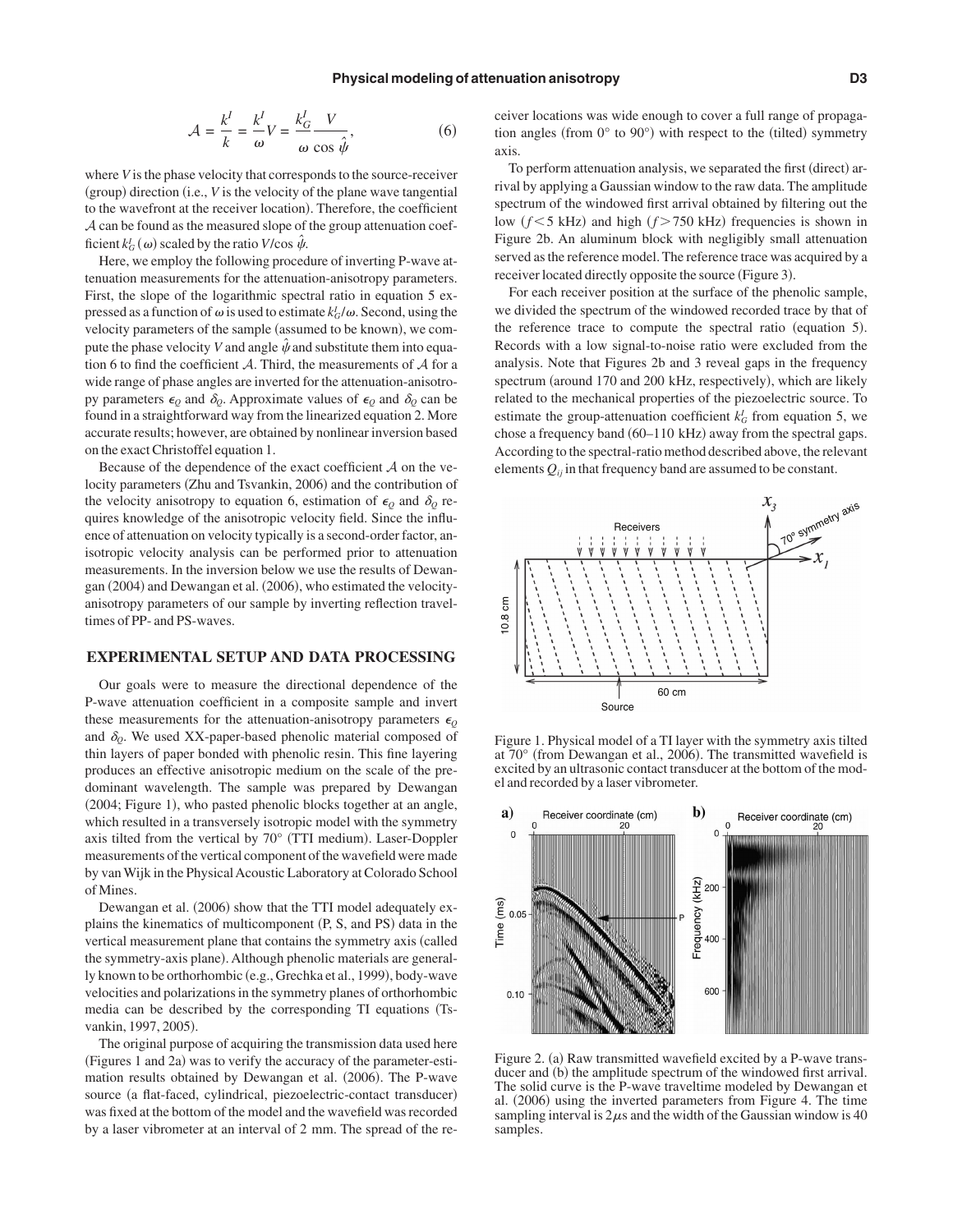#### **EVALUATION OF ATTENUATION ANISOTROPY**

The parameters of the TTI velocity model needed to process the attenuation measurements were obtained by Dewangan et al. (2006) from reflection PP and PS data (Figure 4). Tilted transverse isotropy is described by the P- and S-wave velocities in the symmetry direction ( $V_{P0}$  and  $V_{S0}$ , respectively), Thomsen anisotropy parameters  $\epsilon$ and  $\delta$  defined with respect to the symmetry axis, the angle  $\nu$  between



Figure 3. (a) Reference trace for vertical propagation through an aluminum block and (b) its amplitude spectrum.



Figure 4. Parameters of the TTI model estimated from reflection traveltimes of PP- and PS-waves in the symmetry-axis plane (after Dewangan et al., 2006). The mean values are  $V_{p0} = 2.6 \text{ km/s}$ ,  $V_{S0} = 1.38$  km/s,  $\epsilon = 0.46$ , and  $\delta = 0.11$ . The error bars mark the standard deviations in each parameter obtained by applying the inversion algorithm to 200 realizations of input reflection traveltimes contaminated by Gaussian noise. The standard deviation of the noise was equal to one-eighth of the dominant period of the reflection arrivals.



Figure 5. Normalized attenuation coefficient  $A$  as a function of the phase angle  $\theta$  with the symmetry axis.

the symmetry axis and the vertical, and the thickness*z* of the sample. The known values of  $\nu = 70^{\circ}$  and  $z = 10.8$  cm were accurately estimated from the reflection data, which confirms the robustness of the velocity-inversion algorithm.

#### **Estimation of the attenuation-anisotropy parameters**

Using the computed slope of the function  $k_G^I(\omega)$  for each receiver location and the velocity parameters of the sample (Figure 4), we found the normalized phase-attenuation coefficient A from equation 6. Note that the difference between the group and phase-attenuation coefficients for our model does not exceed 6%. The coefficient  $A$  exhibits an extremely pronounced variation between the slow  $(0^{\circ})$  and fast (90°) directions (Figure 5). The largest attenuation is observed along the symmetry axis ( $\theta = 0^{\circ}$ ), where the P-wave phase velocity reaches its minimum value. Since the symmetry direction is orthogonal to the multiple thin layers bonded together to form the model, the rapid increase in attenuation toward  $\theta = 0^{\circ}$  could be expected.

The polar plot of the attenuation coefficient (Figure 6) indicates that the symmetry axis of the function  $A(\theta)$  is close to that for the velocity measurements. Although we did not acquire data for angles over 90° to reconstruct a more complete angle variation of A, the direction orthogonal to the layering should indeed represent the symmetry axis for all physical properties of the model. To quantify the attenuation anisotropy, we used the Christoffel equation 1 to estimate the best-fit parameters  $A_{P0} = 0.16$  ( $Q_{33} = 3.2$ ),  $\epsilon_Q = -0.92$ , and  $\delta_{\varrho}$  = -1.84. The small-attenuation, weak-anisotropy approximation (equation 2) yields similar values  $(A_{P0} = 0.16, \epsilon_Q = -0.86,$ and  $\delta_{\varrho}$  = -1.91) despite the large magnitude of the angle variation of  $A$  (Figure 6).

Though it is predictable that the largest attenuation coefficient for this model should be observed at the velocity minimum, the extremely low value of  $Q_{33} = 3.2$  is somewhat surprising. It should be mentioned; however, that the estimates of the attenuation coefficient near the symmetry axis may have been distorted by the relatively low reliability of amplitude measurements at long offsets corresponding to small angles  $\theta$  (Figure 1). Problems in applying our methodology for large source-receiver distances may be related to such factors as frequency-dependent geometric spreading and increased influence of heterogeneity.

An essential assumption behind the estimates of the attenuationanisotropy parameters is that the inhomogeneity angle is negligibly small.Although the modeled attenuation coefficient provides a good fit to the measured curve, it is not clear how significant the inhomogeneity angle for this model may be and how it can influence the parameter-estimation results. Moreover, the coupling of the source with the reference aluminum block differs from that of the phenolic sample, which can influence the source spectra and cause errors in the attenuation estimation.

#### **Uncertainty analysis**

It is important to evaluate the uncertainty of the attenuation measurements caused by possible errors in the velocity-anisotropy parameters. Using the standard deviations in the parameters  $V_{p0}$ ,  $\epsilon$ ,  $\delta$ , and  $\nu$  provided by Dewangan et al. (2006), we repeated our inversion procedure for 50 realizations of the input TTI velocity model (Figure 7). Although the variation of the estimated attenuation coefficients in some directions is substantial, the mean values of the attenuation-anisotropy parameters obtained from the best-fit curve  $A(\theta)$  are close to those listed above. The standard deviations are 2%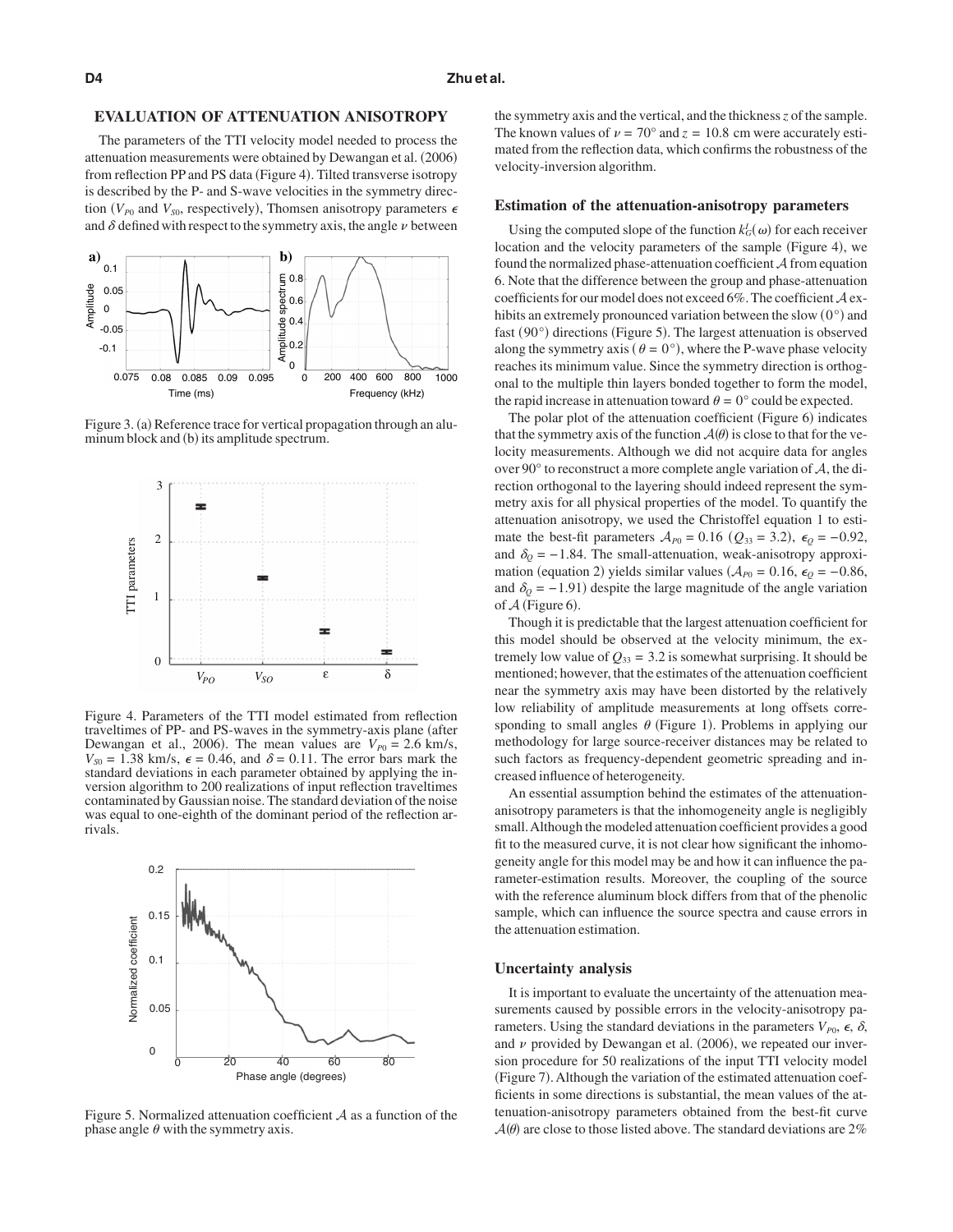for  $A_{p0}$ , 0.01 for  $\epsilon_{Q}$ , and 0.06 for  $\delta_{Q}$ , indicating that the influence of moderate errors in the velocity field on our results is not significant.

Another potential source of uncertainty in the attenuation-anisotropy measurements is the choice of the frequency band used in the spectral-ratio method. Figure 8 shows the distribution of 50 realizations of the attenuation-anisotropy parameters obtained for variable upper and lower bounds of the frequency band. The means of the estimated parameters are  $A_{P0} = 0.16$ ,  $\epsilon_Q = -0.90$ , and  $\delta_Q = -1.94$ , with standard deviations of 3% for  $A_{p0}$ , 0.06 for  $\epsilon_{Q}$ , and 0.15 for  $\delta_{Q}$ . Therefore, the sensitivity of the attenuation-anisotropy parameters to moderate variations in the bounds of the frequency band is not negligible.



Figure 6. Polar plot of the attenuation coefficient against the background of our physical model. The estimated function  $\mathcal{A}(\theta)$  from Figure 5 (blue curve) was used to find the bestfit attenuation coefficient from the Christoffel equation 1 (black) and approximate equation 2 (dashed). The numbers on the perimeter indicate the phase angle with the symmetry axis.



Figure 7. Influence of errors in the velocity model on the attenuation parameters. The error bars mark the standard deviation in each inverted parameter obtained by applying our algorithm with 50 realizations of the input TTI velocity model. The standard deviations in the TTI parameters are taken from Dewangan et al. (2006).

#### **DISCUSSION**

While the large difference between the attenuation coefficients in the two principal directions is unquestionable, the accuracy of our measurements strongly depends on several assumptions. First, the

> radiation pattern of the source and the geometrical spreading are taken to be frequency independent in the frequency band used in the spectral-ratio method. Because of the possible influence of heterogeneity, it is desirable to test the validity of this assumption, particularly for relatively large source-receiver offsets. For example, the experiment can be redesigned by making measurements on two different-size samples of the same phenolic material. Then it would be possible to compute the spectral ratios for arrivals propagating in the same direction and recorded at different distances from the source. In this case, the potential frequency dependence of the radiation pattern would be removed from the attenuation measurement along with the spectrum of the source pulse and no reference trace would be required.

> Second, our analytic solutions for the attenuation coefficient are based on the common assumption of homogeneous wave propagation i.e., the inhomogeneity angle is assumed to be negligible). For strongly attenuative models with pronounced attenuation anisotropy, this assumption may cause errors in the interpretation of attenuation measurements. In particular, if the model is layered, the inhomogeneity angle is governed by the boundary conditions and can be significant even for moderate values of the attenua-



Figure 8. Influence of the frequency band used in the spectral-ratio method on the attenuation parameters. The error bars mark the standard deviation in each parameter obtained by applying our algorithm with 50 realizations of the upper and lower bounds of the frequency band. The upper bound was changed randomly between 88 and 132 kHz, and the lower bound between 44 and 66 kHz.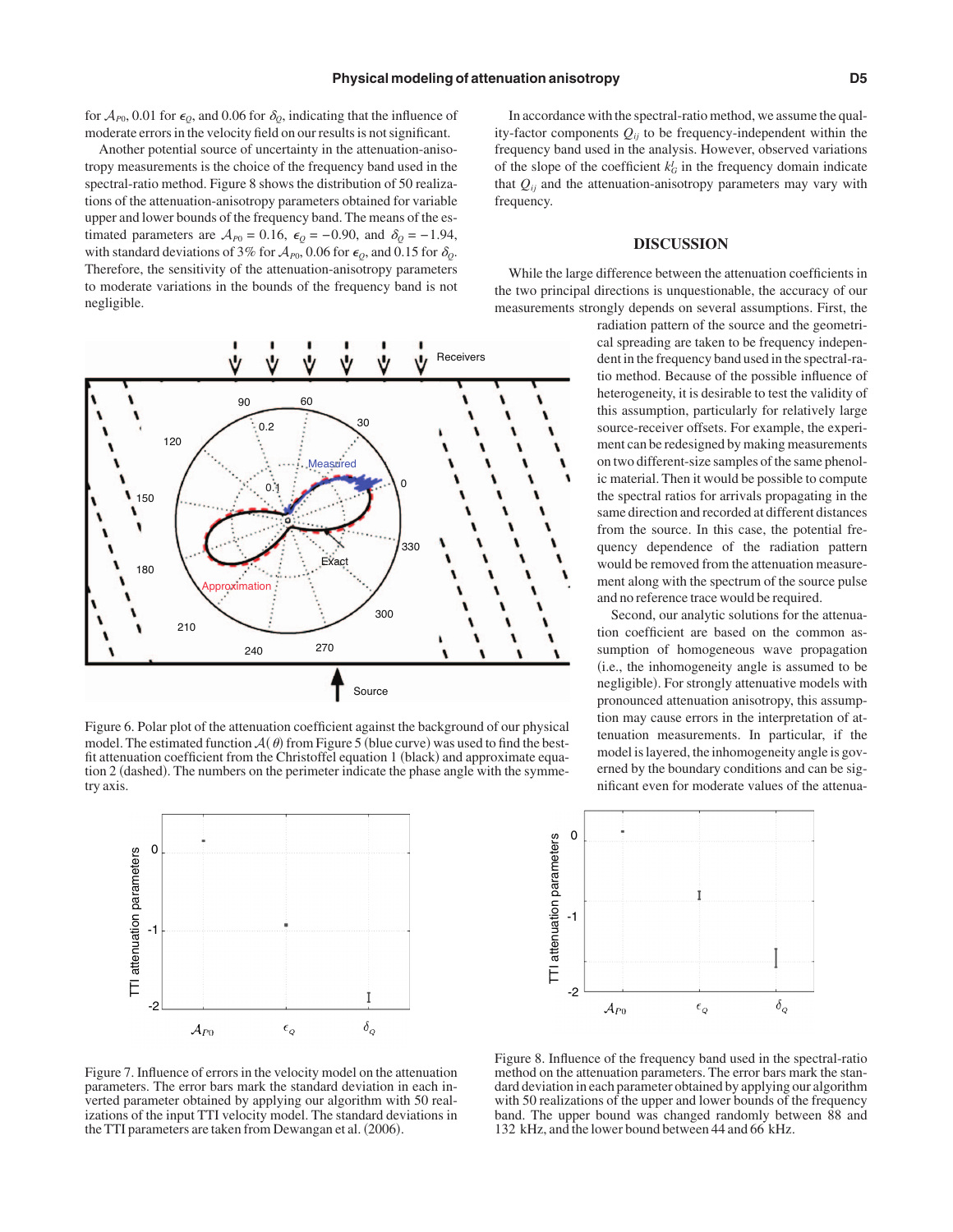tion coefficients. Hence, future work should include evaluation of the magnitude of the inhomogeneity angle and of its influence on the estimation of the attenuation-anisotropy parameters.

Third, our data-processing sequence did not include compensation for a possible attenuation-related frequency dependence of the reflection/transmission coefficients along the raypath. Moreover, choice of the frequency band can change the results of attenuation analysis.

Finally, since this work was restricted to P-waves, we did not evaluate the strength of the shear-wave attenuation anisotropy and estimate the full set of Thomsen-style anisotropy parameters. A more complete characterization of attenuation anisotropy requires combining compressional data with either shear or mode-converted waves.

#### **CONCLUSIONS**

Since case studies involving attenuation measurements are scarce, physical modeling can provide valuable insights into the behavior of attenuation coefficients and the performance of seismic algorithms for attenuation analysis. Here, we extended the spectral-ratio method to anisotropic materials and applied it to P-waves transmitted through a transversely isotropic sample for a wide range of propagation angles. After estimating the group (effective) attenuation along the raypath, we computed the corresponding phase (plane-wave) attenuation coefficient  $A$  using the known TI velocity model. The difference between the phase and group attenuation, caused by the influence of velocity anisotropy, has to be accounted for in the inversion for the attenuation-anisotropy parameters.

The angle-varying coefficient  $A$  was used to estimate the Thomsen-style attenuation parameters  $A_{p_0}$ ,  $\epsilon_Q$ , and  $\delta_Q$ . The large absolute values of both  $\epsilon_{Q} = -0.92$  and  $\delta_{Q} = -1.84$  reflect the extremely high magnitude of the attenuation anisotropy, with the *Q*-factor increasing from 3.2 in the slow (symmetry-axis) direction to almost 40 in the fast (isotropy-plane) direction.

Our results corroborate the conclusions of some previous experimental studies that attenuation is often more sensitive to anisotropy than phase velocity or reflection coefficient. In particular, we believe that the attenuation-anisotropy parameters will become valuable seismic attributes in characterization of fractured reservoirs.

#### **ACKNOWLEDGMENTS**

We are grateful to Mike Batzle of the Center for Rock Abuse at Colorado School of Mines (CSM) for his help in data acquisition and to Ivan Vasconcelos and Manika Prasad (both of CSM) for useful discussions. We thank the editors and reviewers of GEOPHYSICS for their constructive comments. Support for this work was provided by the Consortium Project on Seismic Inverse Methods for Complex Structures at the CSM Center for Wave Phenomena. K. van Wijk is supported by the National Science Foundation (EAR-0337379) and the Army Research Office (DAAD19-03-1-0292).

#### **APPENDIX A**

#### **THOMSEN-STYLE PARAMETERS FOR ATTENUATIVE TI MEDIA**

The attenuation coefficients in TI media with TI attenuation can be conveniently described using the Thomsen-style notation of Zhu

and Tsvankin (2004, 2006). Instead of the five independent components *Qij* of the quality-factor matrix, they defined two isotropic reference quantities ( $A_{P0}$  and  $A_{S0}$ ) and three dimensionless parameters  $(\epsilon_{\varrho}, \delta_{\varrho}, \text{and } \gamma_{\varrho})$  responsible for the attenuation anisotropy.

 $\mathcal{A}_{P0}$  and  $\mathcal{A}_{S0}$  represent the P- and S-wave attenuation coefficients (respectively) in the symmetry direction:

$$
\mathcal{A}_{P0} \equiv \frac{1}{2Q_{33}},\tag{A-1}
$$

$$
\mathcal{A}_{S0} \equiv \frac{1}{2Q_{55}}.\tag{A-2}
$$

Note that equations A-1 and A-2 are accurate to the second order in 1/*Qii*.

The parameter  $\epsilon_0$  denotes the fractional difference between the Pwave attenuation coefficients in the isotropy plane and along the symmetry axis:

$$
\epsilon_{Q} = \frac{1/Q_{11} - 1/Q_{33}}{1/Q_{33}} = \frac{Q_{33} - Q_{11}}{Q_{11}}.
$$
 (A-3)

Another attenuation-anisotropy parameter,  $\delta_{Q}$ , is expressed through the curvature of the P-wave attenuation coefficient  $A$  in the symmetry direction. Therefore,  $\delta_Q$  governs the variation of  $\mathcal A$  with the phase angle  $\theta$  near the symmetry axis:

$$
\delta_Q = \frac{1}{2A_{P0}} \left. \frac{d^2 \mathcal{A}(\theta)}{d\theta^2} \right|_{\theta=0}
$$
  
= 
$$
\frac{Q_{33} - Q_{55}}{Q_{55}} \frac{(c_{13} + c_{33})^2}{(c_{33} - c_{55})} + 2 \frac{Q_{33} - Q_{13}}{Q_{13}} c_{13}(c_{13} + c_{55})
$$
  
= 
$$
\frac{C_{33}(c_{33} - c_{55})}{c_{33}(c_{33} - c_{55})}
$$
(A-4)

$$
\approx 4 \frac{Q_{33} - Q_{55}}{Q_{55}}g + 2 \frac{Q_{33} - Q_{13}}{Q_{13}}(1 + 2\delta - 2g), \quad (A-5)
$$

where  $g = V_{.0}^2 / V_{.P0}^2$  is the squared vertical-velocity ratio. Equation A-5 is a linearized approximation valid for  $|\delta| \ll 1$  and  $g \ll 1$ . The dependence of  $\delta_{\varrho}$  on the velocity parameter  $\delta$  is indicative of the coupling between the attenuation coefficient and velocity anisotropy. The third anisotropic parameter,  $\gamma_{\varrho}$  (not used in this paper), is responsible for the attenuation anisotropy of SH-waves.

The approximate P-wave attenuation coefficient in terms of the parameters  $\mathcal{A}_{P0}$ ,  $\epsilon_Q$ , and  $\delta_Q$  is given in the main text (equation 2).

#### **REFERENCES**

- Arts, R. J., and P. N. J. Rasolofosaon, 1992, Approximation of velocity and attenuation in general anisotropic rocks: 62nd Annual International Meeting, SEG, Expanded Abstracts, 640-643.
- Borcherdt, R. D., and L. Wennerberg, 1985, General P, type-I S, and type-II S waves in anelastic solids; Inhomogeneous wave fields in low-loss solids: Bulletin of the Seismological Society of America, 75, 1729-1763.
- Carcione, J. M., 2001, Wave fields in real media: Wave propagation in anisotropic, anelastic, and porous media: Pergamon Press, Inc.
- Červený, V., and I. Pšenčík, 2005, Plane waves in viscoelastic anisotropic media, part I: Theory: Geophysical Journal International, **161**, 197–212.
- Dewangan, P., 2004, Processing and inversion of mode-converted waves using the PP + PS = SS method: Ph.D. thesis, Colorado School of Mines.
- Dewangan, P., I. Tsvankin, M. Batzle, K. van Wijk, and M. Haney, 2006, PS-wave moveout inversion for tilted TI media: A physical-modeling study: Geophysics, **71**, D135–D143.
- Grechka, V., S. Theophanis, and I. Tsvankin, 1999, Joint inversion of P- and PS-waves in orthorhombic media: Theory and a physical modeling study: Geophysics, **64**, 146–161.